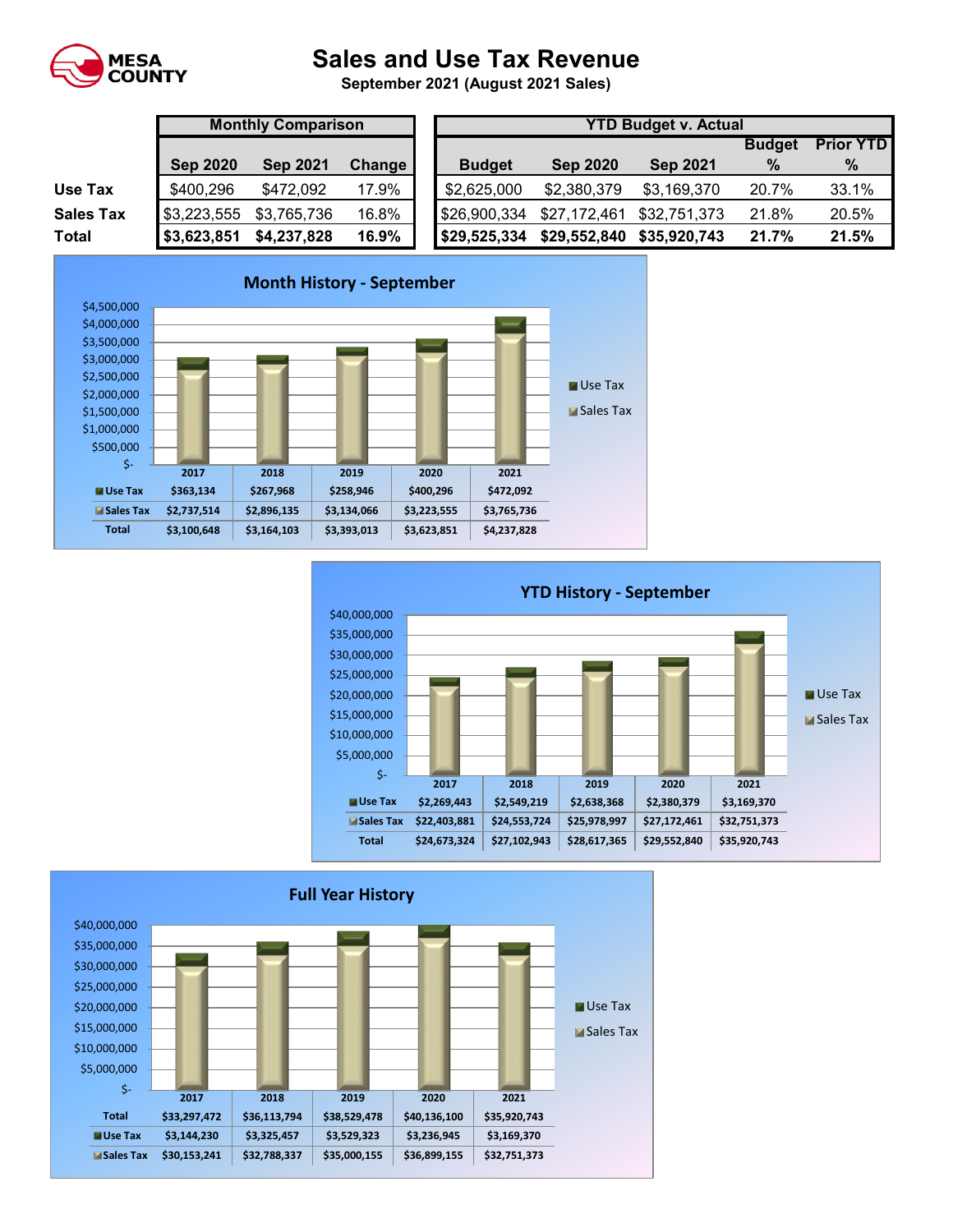

## **Sales Tax by Industry**

**September 2021 (August 2021 Sales)**

|                                  |                 | <b>Monthly Comparison</b> |          |           | <b>Year-to-Date Comparison</b> |                           |                  |          |  |  |  |
|----------------------------------|-----------------|---------------------------|----------|-----------|--------------------------------|---------------------------|------------------|----------|--|--|--|
|                                  | <b>Sep 2020</b> | <b>Sep 2021</b>           | % Change |           | <b>YTD 2020</b>                | <b>YTD 2021</b>           | \$ Change        | % Change |  |  |  |
| <b>Retail</b>                    |                 |                           |          |           |                                |                           |                  |          |  |  |  |
| Clothing                         | 98,896          | 121,027                   | 22.4%    |           | 674,210                        | 963,086                   | 288,876          | 42.8%    |  |  |  |
| Food & Beverage                  | 171,366         | 166,340                   | $-2.9%$  |           | 1,481,750                      | 1,547,094                 | 65,344           | 4.4%     |  |  |  |
| <b>Gasoline Stations</b>         | 34,806          | 38,856                    | 11.6%    |           | 272,133                        | 326,567                   | 54,433           | 20.0%    |  |  |  |
| <b>Health/Personal Care</b>      | 72,804          | 102,208                   | 40.4%    |           | 616,275                        | 863,989                   | 247,715          | 40.2%    |  |  |  |
| <b>Sporting Goods</b>            | 113,758         | 115,607                   | 1.6%     |           | 894,164                        | 1,082,845                 | 188,681          | 21.1%    |  |  |  |
| <b>Internet Sales</b>            | 204,599         | 222,529                   | 8.8%     | 1,635,817 |                                | 2,154,967                 | 519,150          | 31.7%    |  |  |  |
| <b>Other Retail</b>              | 463,324         | 534,882                   | 15.4%    | 4,115,113 |                                | 4,699,477                 | 14.2%<br>584,365 |          |  |  |  |
| <b>Total Retail 1,159,554</b>    |                 | 1,301,449                 | 12.2%    |           |                                | 9,689,462 11,638,026      | 1,948,563        | 20.1%    |  |  |  |
| <b>Other Industries</b>          |                 |                           |          |           |                                |                           |                  |          |  |  |  |
| Agriculture                      | 2,810           | 1,913                     | $-31.9%$ |           | 41,289                         | 38,668                    | (2,621)          | $-6.3%$  |  |  |  |
| Auto                             | 388,709         | 442,621                   | 13.9%    |           | 3,497,707                      | 4,130,145                 | 632,438          | 18.1%    |  |  |  |
| Auto Repair                      | 62,055          | 73,112                    | 17.8%    |           | 494,864                        | 628,933                   | 134,069          | 27.1%    |  |  |  |
| Construction                     | 57,767          | 60,481                    | 4.7%     |           | 428,664                        | 565,889                   | 137,225          | 32.0%    |  |  |  |
| Finance                          | 9,184           | 8,411                     | $-8.4%$  |           | 77,296                         | 76,803                    | (492)            | $-0.6%$  |  |  |  |
| Home Improvement                 | 395,056         | 458,820                   | 16.1%    |           | 3,387,506                      | 4,458,624                 | 1,071,117        | 31.6%    |  |  |  |
| Hotel & Restaurant               | 442,158         | 537,945                   | 21.7%    |           | 3,279,333                      | 4,291,334                 | 1,012,001        | 30.9%    |  |  |  |
| Manufacturing                    | 131,575         | 153,990                   | 17.0%    |           | 1,104,148                      | 1,307,608                 | 203,460          | 18.4%    |  |  |  |
| Medical                          | 5,788           | 7,317                     | 26.4%    |           | 76,034                         | 62,628                    | (13, 406)        | $-17.6%$ |  |  |  |
| Oil & Gas                        | 20,843          | 24,867                    | 19.3%    |           | 359,696                        | 196,169                   | (163, 528)       | $-45.5%$ |  |  |  |
| Professional                     | 22,484          | 26,095                    | 16.1%    |           | 191,419                        | 254,372                   | 62,953           | 32.9%    |  |  |  |
| Rentals                          | 81,621          | 128,361                   | 57.3%    |           | 712,385                        | 880,479                   | 168,094          | 23.6%    |  |  |  |
| Telecommunications               | 85,759          | 100,301                   | 17.0%    |           | 926,112                        | 849,264                   | (76, 848)        | $-8.3%$  |  |  |  |
| Transportation                   | 11,624          | 12,010                    | 3.3%     |           | 95,634                         | 111,790                   | 16,156           | 16.9%    |  |  |  |
| <b>Utilities</b>                 | 62,006          | 72,132                    | 16.3%    |           | 500,381                        | 561,027                   | 60,646           | 12.1%    |  |  |  |
| Wholesale                        | 221,459         | 265,175                   | 19.7%    |           | 1,907,854                      | 2,156,073                 | 248,219          | 13.0%    |  |  |  |
| All Other                        | 63,103          | 90,736                    | 43.8%    |           | 402,677                        | 543,542                   | 140,866          | 35.0%    |  |  |  |
| Total Other Industries 2,064,001 |                 | 2,464,287                 | 19.4%    |           |                                | 17,482,999 21,113,347     | 3,630,348        | 20.8%    |  |  |  |
| <b>Grand Total</b>               | 3,223,555       | 3,765,736                 | 16.8%    |           |                                | 27, 172, 461 32, 751, 373 | 5,578,912        | 20.5%    |  |  |  |

## **Use Tax Detail September 2021**

**Sep 2020 Sep 2021 % Change YTD 2020 YTD 2021 \$ Change % Change** Automobile Use Tax 387,642 470,021 21.3% 2,345,821 3,134,689 788,868 33.6% Building Use Tax 12,654 2,071 -83.6% 34,557 34,681 123 0.4% **Total Use Tax 400,296 472,092 17.9% 2,380,379 3,169,370 788,991 33.1% Monthly Comparison Year-to-Date Comparison**